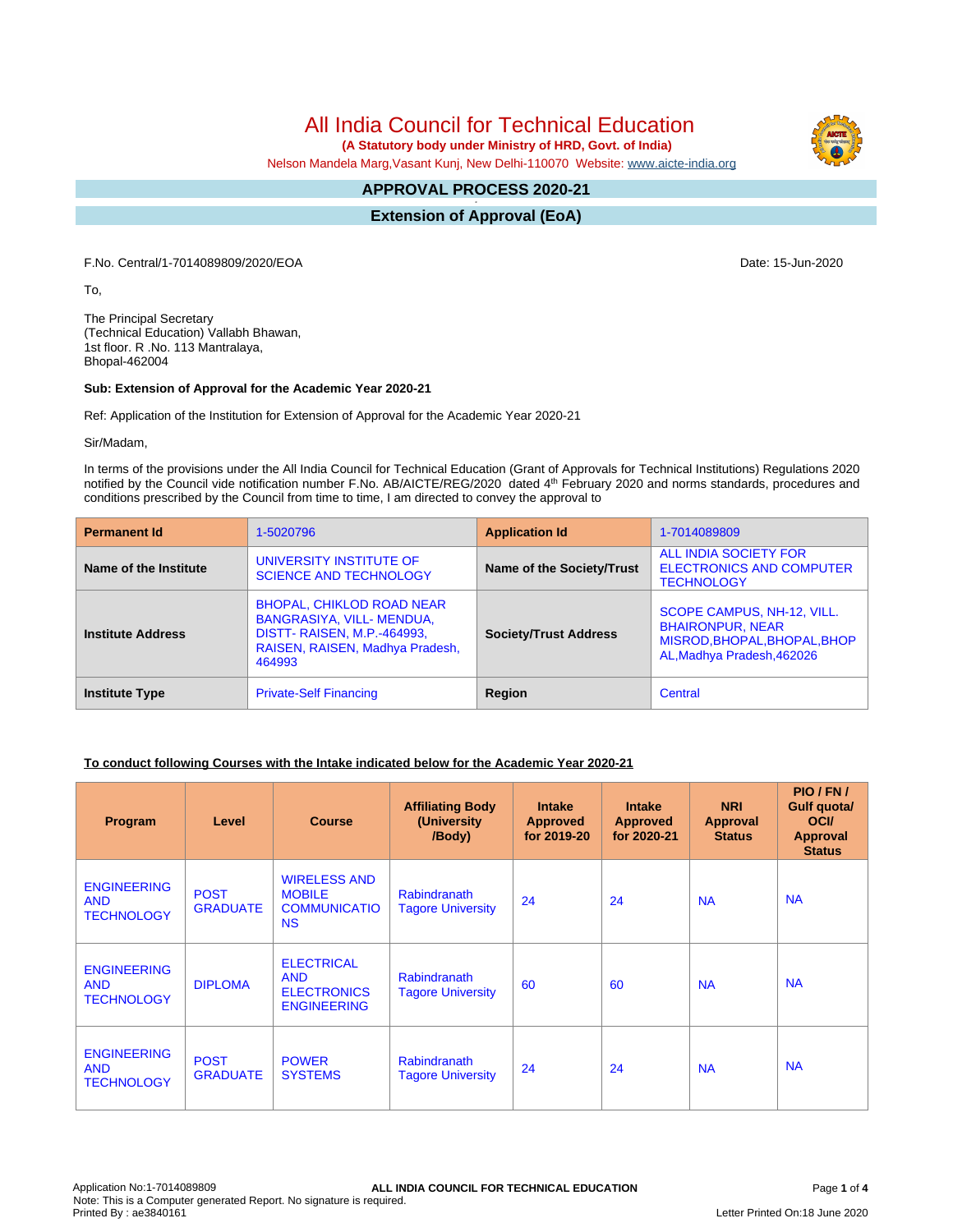| <b>MANAGEMENT</b>                                     | <b>POST</b><br><b>GRADUATE</b>  | <b>MBA</b>                                                                  | Rabindranath<br><b>Tagore University</b> | 60 | 120 | <b>NA</b> | <b>NA</b> |
|-------------------------------------------------------|---------------------------------|-----------------------------------------------------------------------------|------------------------------------------|----|-----|-----------|-----------|
| <b>ENGINEERING</b><br><b>AND</b><br><b>TECHNOLOGY</b> | <b>POST</b><br><b>GRADUATE</b>  | <b>PRODUCTION</b><br><b>ENGINEERING</b>                                     | Rabindranath<br><b>Tagore University</b> | 24 | 24  | <b>NA</b> | <b>NA</b> |
| <b>ENGINEERING</b><br><b>AND</b><br><b>TECHNOLOGY</b> | <b>POST</b><br><b>GRADUATE</b>  | <b>VLSI</b>                                                                 | Rabindranath<br><b>Tagore University</b> | 24 | 24  | <b>NA</b> | <b>NA</b> |
| <b>ENGINEERING</b><br><b>AND</b><br><b>TECHNOLOGY</b> | <b>UNDER</b><br><b>GRADUATE</b> | <b>COMPUTER</b><br><b>SCIENCE AND</b><br><b>ENGINEERING</b>                 | Rabindranath<br><b>Tagore University</b> | 60 | 60  | <b>NA</b> | <b>NA</b> |
| <b>ENGINEERING</b><br><b>AND</b><br><b>TECHNOLOGY</b> | <b>UNDER</b><br><b>GRADUATE</b> | <b>ELECTRONICS</b><br>&<br><b>COMMUNICATIO</b><br><b>N ENGG</b>             | Rabindranath<br><b>Tagore University</b> | 60 | 60  | <b>NA</b> | <b>NA</b> |
| <b>ENGINEERING</b><br><b>AND</b><br><b>TECHNOLOGY</b> | <b>UNDER</b><br><b>GRADUATE</b> | <b>INFORMATION</b><br><b>TECHNOLOGY</b>                                     | Rabindranath<br><b>Tagore University</b> | 30 | 30  | <b>NA</b> | <b>NA</b> |
| <b>ENGINEERING</b><br><b>AND</b><br><b>TECHNOLOGY</b> | <b>UNDER</b><br><b>GRADUATE</b> | <b>MECHANICAL</b><br><b>ENGINEERING</b>                                     | Rabindranath<br><b>Tagore University</b> | 60 | 60  | <b>NA</b> | <b>NA</b> |
| <b>ENGINEERING</b><br><b>AND</b><br><b>TECHNOLOGY</b> | <b>POST</b><br><b>GRADUATE</b>  | <b>COMPUTER</b><br><b>SCIENCE AND</b><br><b>ENGINEERING</b>                 | Rabindranath<br><b>Tagore University</b> | 18 | 18  | <b>NA</b> | <b>NA</b> |
| <b>ENGINEERING</b><br><b>AND</b><br><b>TECHNOLOGY</b> | <b>POST</b><br><b>GRADUATE</b>  | <b>CIVIL</b><br><b>ENGINEERING</b>                                          | Rabindranath<br><b>Tagore University</b> | 24 | 24  | <b>NA</b> | <b>NA</b> |
| <b>ENGINEERING</b><br><b>AND</b><br><b>TECHNOLOGY</b> | <b>POST</b><br><b>GRADUATE</b>  | <b>THERMAL</b><br><b>ENGINEERING</b>                                        | Rabindranath<br><b>Tagore University</b> | 24 | 24  | <b>NA</b> | <b>NA</b> |
| <b>ENGINEERING</b><br><b>AND</b><br><b>TECHNOLOGY</b> | <b>UNDER</b><br><b>GRADUATE</b> | <b>ELECTRICAL</b><br><b>AND</b><br><b>ELECTRONICS</b><br><b>ENGINEERING</b> | Rabindranath<br><b>Tagore University</b> | 60 | 60  | <b>NA</b> | <b>NA</b> |
| <b>ENGINEERING</b><br><b>AND</b><br><b>TECHNOLOGY</b> | <b>DIPLOMA</b>                  | <b>CIVIL</b><br><b>ENGINEERING</b>                                          | Rabindranath<br><b>Tagore University</b> | 60 | 120 | <b>NA</b> | <b>NA</b> |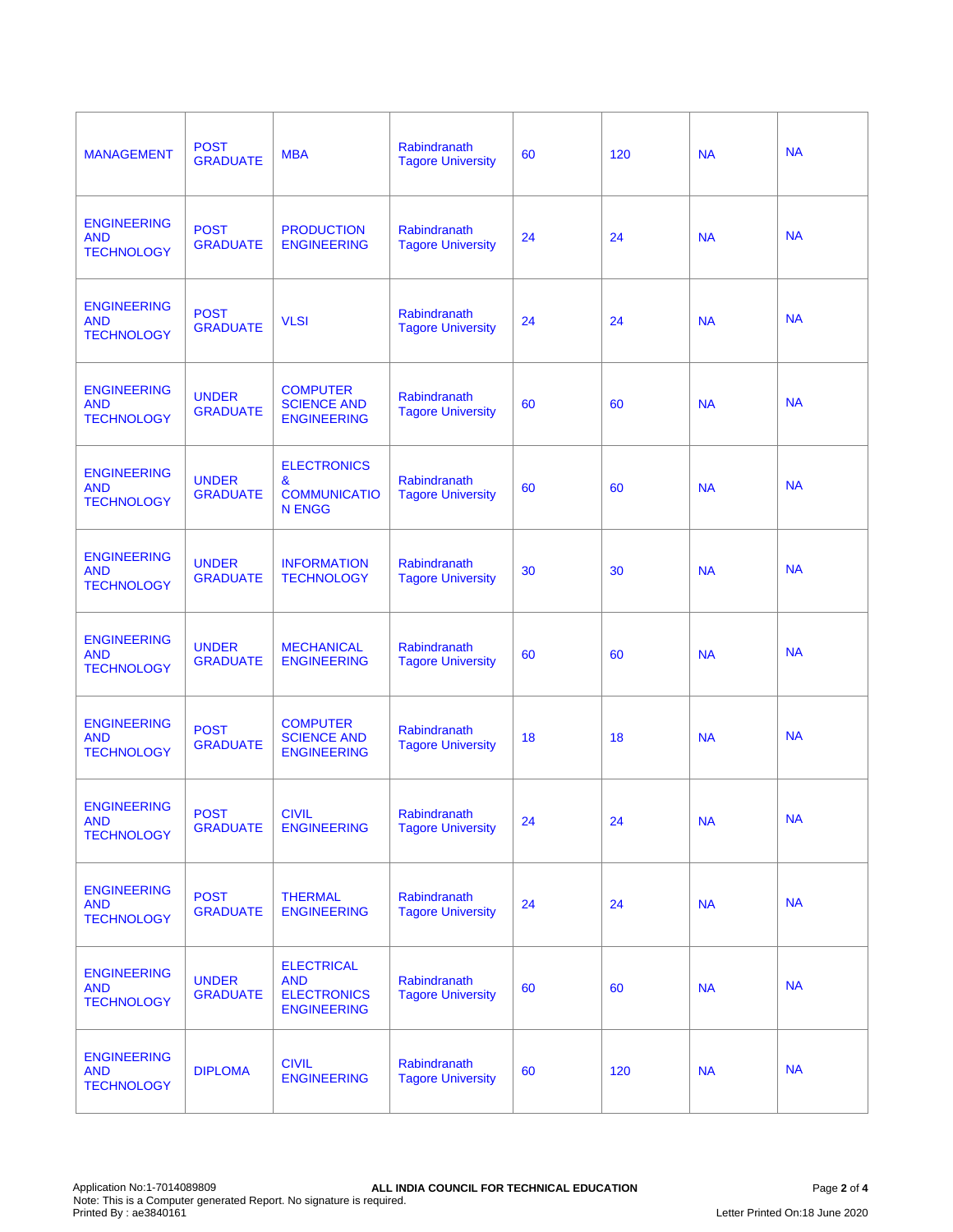| <b>ENGINEERING</b><br><b>AND</b><br><b>TECHNOLOGY</b> | <b>DIPLOMA</b>                  | <b>MECHANICAL</b><br><b>ENGINEERING</b> | <b>Rabindranath</b><br><b>Tagore University</b> | 60 | 120 | <b>NA</b> | <b>NA</b> |
|-------------------------------------------------------|---------------------------------|-----------------------------------------|-------------------------------------------------|----|-----|-----------|-----------|
| <b>ENGINEERING</b><br><b>AND</b><br><b>TECHNOLOGY</b> | <b>UNDER</b><br><b>GRADUATE</b> | <b>CIVIL</b><br><b>ENGINEERING</b>      | Rabindranath<br><b>Tagore University</b>        | 60 | 60  | <b>NA</b> | <b>NA</b> |

## **It is mandatory to comply with all the essential requirements as given in APH 2020-21 (Appendix 6)**

# **Important Instructions**

- 1. The State Government/ UT/ Directorate of Technical Education/ Directorate of Medical Education shall ensure that 10% of reservation for Economically Weaker Section (EWS) as per the reservation policy for admission, operational from the Academic year 2020-21 is implemented without affecting the reservation percentages of SC/ ST/ OBC/ General. However, this would not be applicable in the case of Minority Institutions referred to the Clause (1) of Article 30 of Constitution of India. Such Institution shall be permitted to increase in annual permitted strength over a maximum period of two years beginning with the Academic Year 2020-21
- 2. The Institution offering courses earlier in the Regular Shift, First Shift, Second Shift/Part Time now amalgamated as total intake shall have to fulfil all facilities such as Infrastructure, Faculty and other requirements as per the norms specified in the Approval Process Handbook 2020-21 for the Total Approved Intake. Further, the Institutions Deemed to be Universities/ Institutions having Accreditation/ Autonomy status shall have to maintain the Faculty: Student ratio as specified in the Approval Process Handbook. All such Institutions/ Universities shall have to create the necessary Faculty, Infrastructure and other facilities WITHIN 2 YEARS to fulfil the norms based on the Affidavit submitted to AICTE.
- 3. In case of any differences in content in this Computer generated Extension of Approval Letter, the content/information as approved by the Executive Council / General Council as available on the record of AICTE shall be final and binding.
- 4. Strict compliance of Anti-Ragging Regulation: Approval is subject to strict compliance of provisions made in AICTE Regulation notified vide F. No. 373/Legal/AICTE/2009 dated July 1, 2009 for Prevention and Prohibition of Ragging in Technical Institutions. In case Institution fails to take adequate steps to Prevent Ragging or fails to act in accordance with AICTE Regulation or fails to punish perpetrators or incidents of Ragging, it will be liable to take any action as defined under clause 9(4) of the said Regulation.

**Prof.Rajive Kumar Member Secretary, AICTE**

Copy to:

- **1. The Director Of Technical Education\*\*, Madhya Pradesh**
- **2**. **The Registrar\*\*,** Rabindranath Tagore University
- **3. The Principal / Director,** UNIVERSITY INSTITUTE OF SCIENCE AND TECHNOLOGY Bhopal, Chiklod Road Near Bangrasiya, Vill- Mendua, Distt- Raisen, M.P.-464993, Raisen,Raisen, Madhya Pradesh,464993
- **4. The Secretary / Chairman,** SCOPE CAMPUS, NH-12, VILL. BHAIRONPUR, NEAR MISROD,BHOPAL